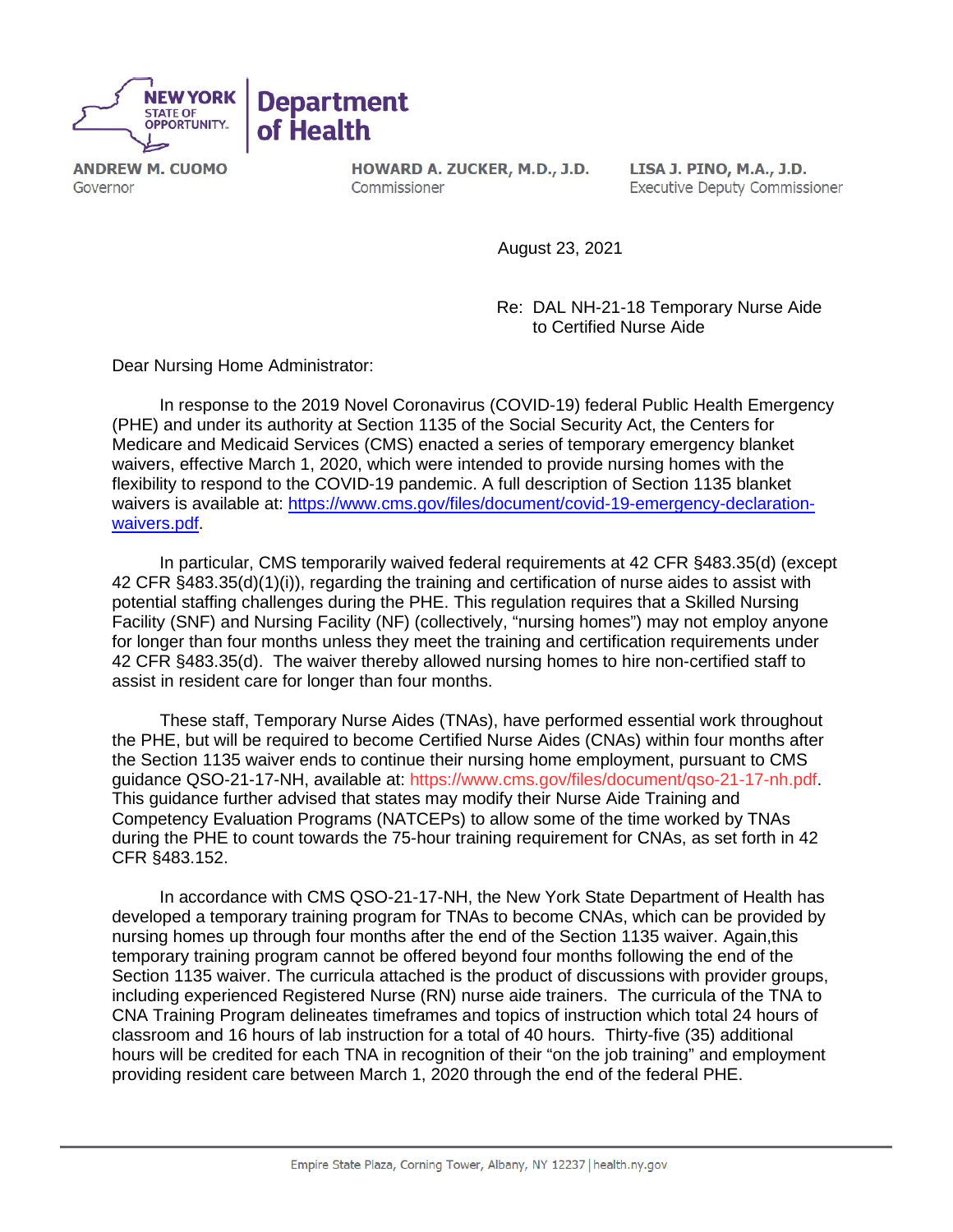Training eligibility: TNAs are eligible for the TNA to CNA training program if they have performed a minimum of 30 days **or** 150 hours of employment as a TNA. If ineligible or otherwise unable to participate in the TNA to CNA training program, a TNA may still obtain certification as a nurse aide. However, they will need to do so by completing an approved full Nurse Aide Training Program of 100 hours or more.

 Any facility with interest in training TNA staff to become a CNA will need to complete and submit the attached letter. A training code specific for the facility's TNA to CNA training program will then be provided in a letter from DOH to be used for the Prometric application for the CNA exams. If on-line training is proposed, additional information will be required and subject to approval by the Department. Inquiries about on-line requirements or additional questions should be directed to [NATP.DOH@health.ny.gov.](mailto:NATP.DOH@health.ny.gov)

 Please see attached TNA to CNA Flowchart, Department's approved Curricula, and Clinical Checklist. Thank you for your attention to this matter.

Sincerely,

Sheila McGarvey, Director Division of Nursing Homes and ICF/IID **Surveillance**  Center for Health Care Provider Services and Oversight

Attachments TNA to CNA flow chart Curricula with checklist Facility notification letter to submit to [NATP.DOH@health.ny.gov](mailto:NATP.DOH@health.ny.gov)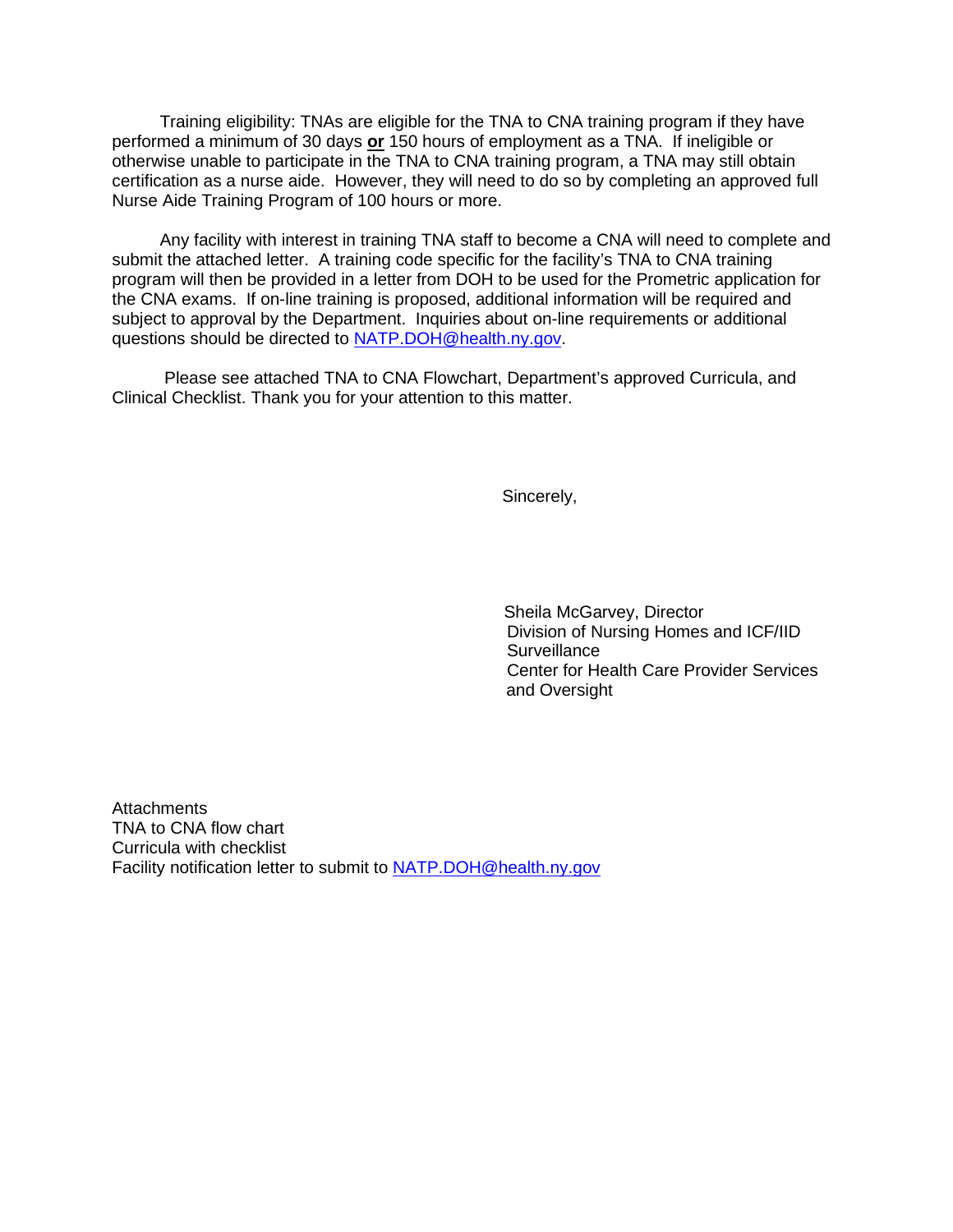### **Temporary Nurse Aide (TNA) to Certified Nurse Aide (CNA) Training Program**

expires four months after the end of the CMS 1135 waiver

**42 CFR 483.152** minimum of 75 training hours



To provide a TNA to CNA training program, facilities must submit notification letter to DOH. DOH will send a confirmation letter with a TNA training code to use for the NYS CNA exam applications.



Minimum of 75 hours total; 24 hours classroom, and 16 hours labs. Thirty-five hours of clinical training will be credited from TNA employment. Eligibility for training is a minimum of 30 days or 150 hours of employment as a TNA. If ineligible, a TNA may still obtain certification as a nurse aide but will need to do so by completing an approved Nurse Aide Training Program of 100 hours or more.

At start of the TNA to CNA training, instructor submits CNA exam application for each TNA trainee to Prometric, with the expected class completion date, name of facility, address, their signature and use the TNA Training Code provided in the approval letter from DOH. (This assists in scheduling CNA tests).





Passing the standardized NYS CNA exams proctored by Prometric staff results in being listed in the New York State Nurse Aide Registry as a certified nurse aide.





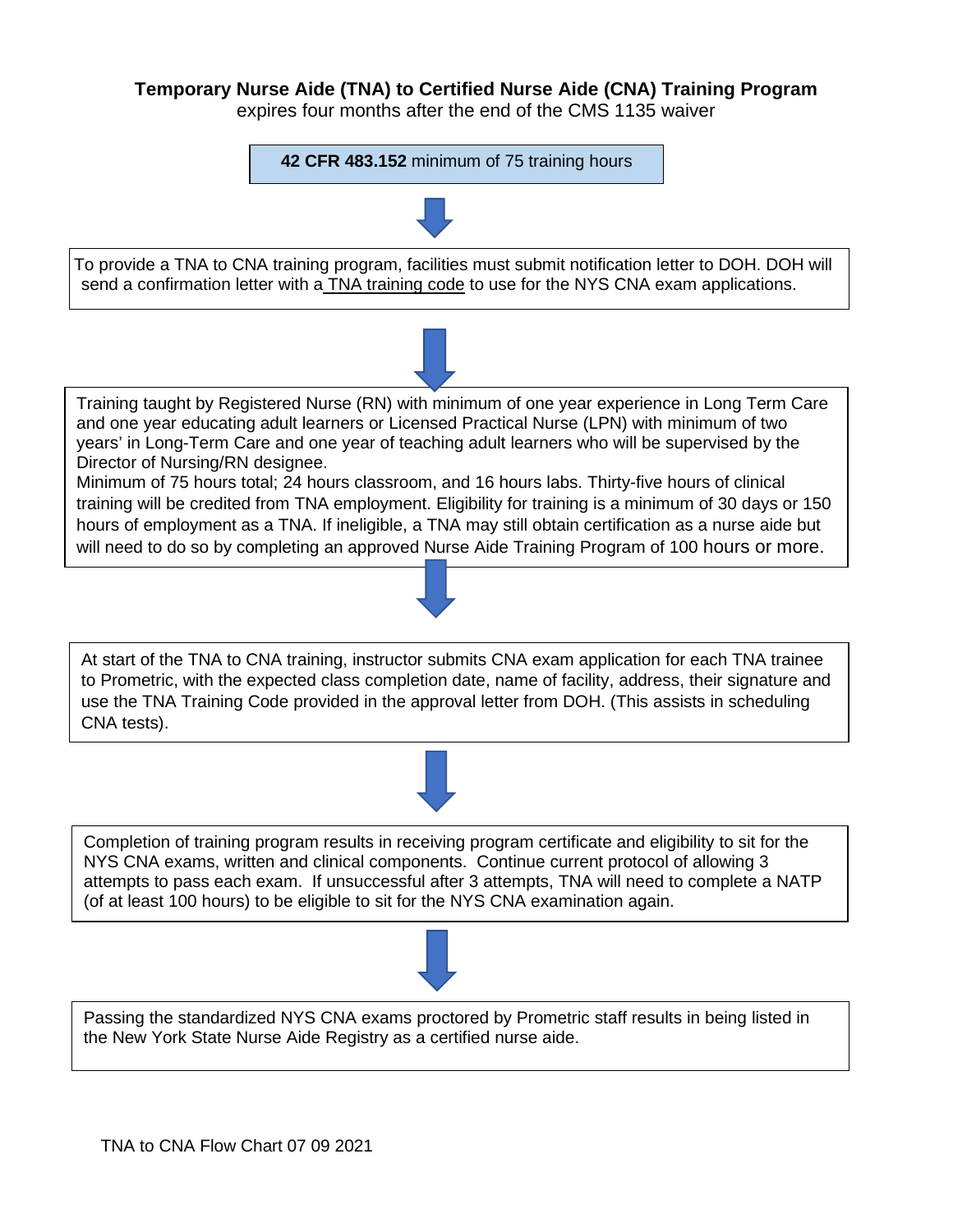Facilities proposing an on-line TNA Training Program for classroom instruction, must submit policies and procedures that address the following listed below and wait for approval from NYSDOH before initiating an on-line program.

- 1. Admission/Enrollment Criteria: how students will be selected for Hybrid Training, enrollment details, how required documentation will be obtained.
- 2. Attendance/Trainee Verification: how attendance will be taken, and the documentation maintained; how trainees' identity will be verified for attendance, and attendance requirements for Hybrid Training.
- 3. Curriculum and Learning Materials: how the curriculum will be presented in an online environment, how textbooks and other learning resources will be provided to the trainees, required topics, language in which the course will be taught, learning objectives and time allotted for each module. Hybrid training programs must use the home care curriculum and the approved textbooks.
- 4. Technological Platform: description of the platform for the online component, specific equipment needed to access the training and how the system will be tested prior to beginning training. A description of how trainees will access the online training and how the Nurse Instructor will be trained on the use of the technological platform.

**Please Note**: If your agency chooses to change technological platforms after your initial approval for Hybrid Training, updated Policies and Procedures must be submitted to the Department for approval prior to the change taking place.

- 5. IT Support: how IT support will be provided to Nurse Instructors and trainees, and how issues with equipment, accessibility or connectivity will be addressed.
- 6. Confidentiality: how the confidentiality of student information and training/testing materials will be maintained.
- 7. Testing: how trainees will be scheduled and monitored for in-person testing.
- 8. Skills: how trainees will be scheduled for in-person skills assessments and Supervised Practical Training (SPT) and how these will be conducted.
- 9. Program Monitoring and Evaluation: description of the evaluation design and methodology that will be used to ensure the continued quality of hybrid training. Agencies are encouraged to identify metrics that are demonstrative of the quality of the training.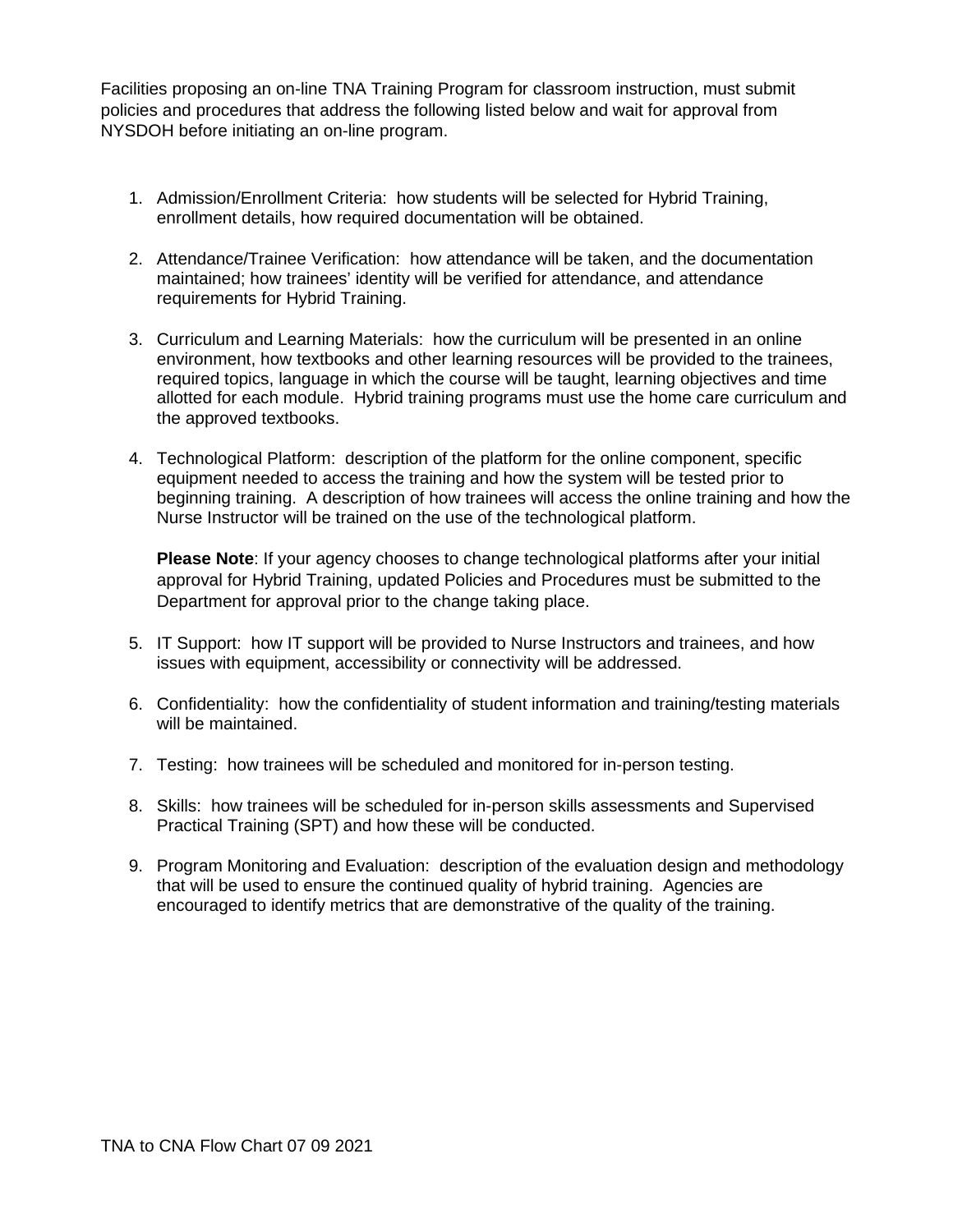|               | TNA to CNA Training Program Curricula<br>with suggested timeframes                                                     |
|---------------|------------------------------------------------------------------------------------------------------------------------|
|               | Suggested references for instruction are listed at end of this document                                                |
|               | Total 75 hours; class 24, Lab 16 with 35 credited for TNA employment of 30 days or 150 hours                           |
|               | Reference key: Gray/white indicates each 8-hour period; suggested lab time is red                                      |
|               | Units   & II Training Hours 8 Class 6 hrs. Lab 2 hrs.                                                                  |
|               | Unit I: Intro<br>Page 23 of NYSDOH NATP Manual Rev 3/2018                                                              |
|               | A. Communication/Interpersonal Skills                                                                                  |
| <b>CR</b>     | Theories of Basic Human Needs (On Boarding)                                                                            |
| <b>CR</b>     | <b>Diversity (On Boarding)</b>                                                                                         |
| <b>CR</b>     | Resident, Family and Visitors (Effective Communication & Active Listening) (On<br><b>Boarding/On the Job Training)</b> |
| <b>CR</b>     | Resident Record Chart (On Boarding/On the Job Training)                                                                |
| <b>CR</b>     | Resident, their family, visitors (others) (On Boarding/On the Job Training)                                            |
| <b>CR</b>     | Developing a Therapeutic Relationship with resident (On Boarding/On the Job<br><b>Training)</b>                        |
| <b>CR</b>     | Health Care Team Interdisciplinary - Comprehensive Care Planning                                                       |
|               | Caregiver Observation ad Reporting (On Boarding/On the Job Training)                                                   |
|               | Page 36 of NATP Manual 3/18<br><b>B. Infection Control</b>                                                             |
| <b>CR</b>     | Microorganisms                                                                                                         |
| <b>CR</b>     | The Process of Infection<br>Chain of Infection                                                                         |
|               | Nosocomial Infection                                                                                                   |
|               | <b>Risk Factors</b>                                                                                                    |
|               | <b>Types of Infections</b>                                                                                             |
|               | COVID-19 Core Principles of Infection Prevention and Control                                                           |
| <b>CR</b>     | <b>Medical Asepsis</b>                                                                                                 |
| Lab           | Handwashing 10 min.                                                                                                    |
| <b>CR</b>     | Concept of clean and dirty                                                                                             |
| <b>CR/Lab</b> | Care of supplies and equipment 5 min.                                                                                  |
| <b>CR/Lab</b> | Standard and Universal Precautions, Exposure Control 10 min.                                                           |
| <b>CR</b>     | <b>Blood Borne Pathogens</b>                                                                                           |
| <b>CR</b>     | <b>Blood Borne Disease</b>                                                                                             |
| <b>CR</b>     | Hep B Virus, Hep C Virus, HIV                                                                                          |
|               | <b>C. Safety and Emergency Procedures</b>                                                                              |
| <b>CR</b>     | <b>OSHA</b>                                                                                                            |
| <b>CR</b>     | Environmental, floors, equipment, building structure (On Boarding)                                                     |
| <b>CR</b>     | <b>Resident Risk Factors</b><br><b>Impaired Judgment</b><br><b>Impaired Vision and Hearing</b>                         |
|               | <b>Impaired Mobility</b>                                                                                               |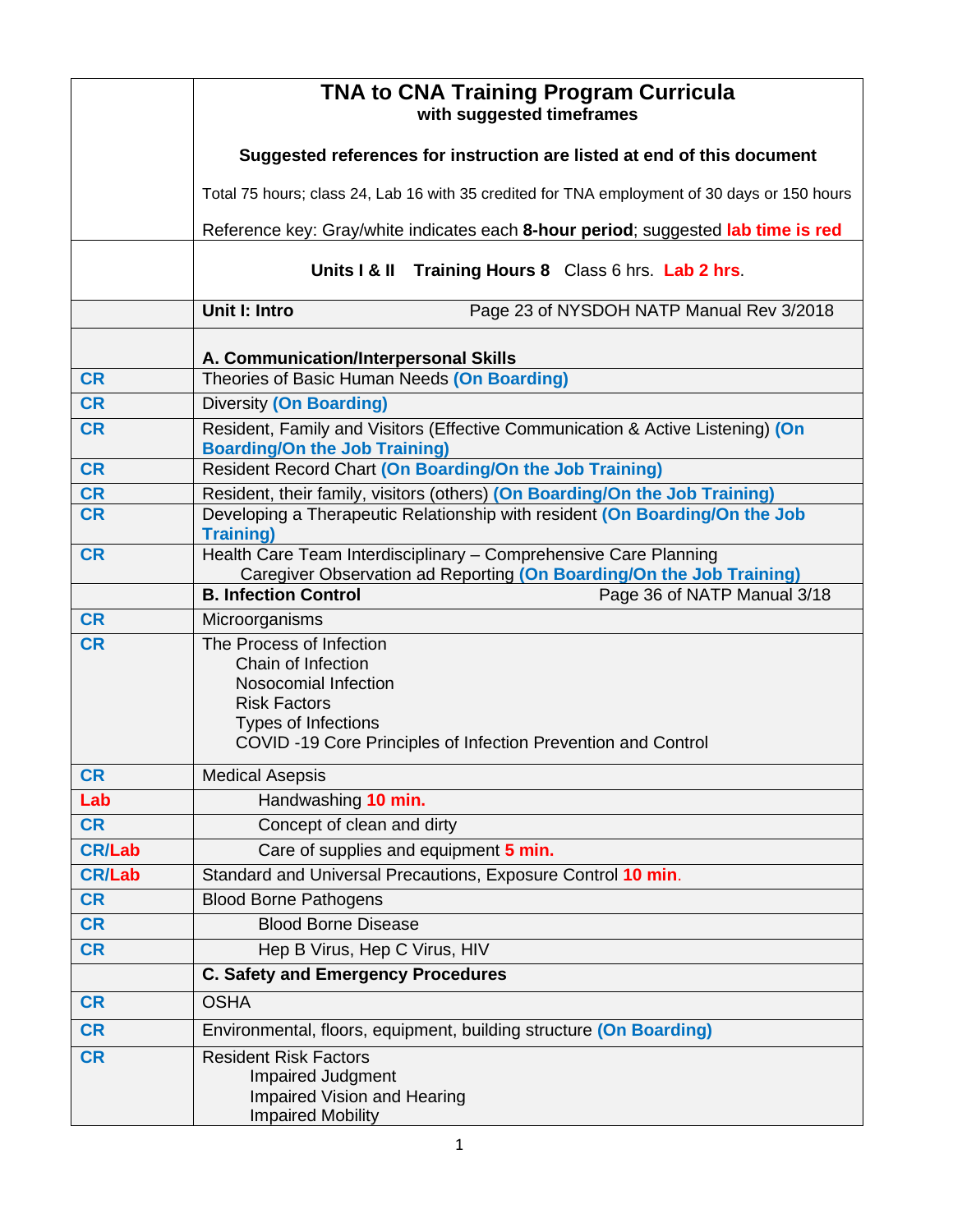|               | <b>Medications</b>                                                                                                     |
|---------------|------------------------------------------------------------------------------------------------------------------------|
| <b>CR</b>     | Accidents/Incidents Common Types (On Boarding/On the Job Training)                                                     |
|               | Falls                                                                                                                  |
|               | <b>Burns</b>                                                                                                           |
|               | Misidentification                                                                                                      |
|               | <b>Restraints</b><br><b>Missing Residents</b>                                                                          |
|               | <b>Choking Suffocation</b>                                                                                             |
| <b>CR</b>     | Reporting                                                                                                              |
| <b>CR</b>     | <b>Disaster Plan (On Boarding)</b>                                                                                     |
| <b>CR</b>     | <b>Responding to Emergency Codes</b>                                                                                   |
| <b>CR/Lab</b> | Fire Safety(On Boarding/On the Job Training) 15 mins                                                                   |
|               | Causes and prevention of fire                                                                                          |
|               | Response to Fire                                                                                                       |
|               | <b>Response to Alarms</b>                                                                                              |
|               | How to use a fire extinguisher<br>Evacuation residents.                                                                |
|               | D. Promoting Residents" Independence                                                                                   |
| <b>CR</b>     | <b>Physical Effects of Aging Process</b>                                                                               |
| <b>CR</b>     | Emotional/Social Effects of Aging (Psychosocial Effects of Aging)                                                      |
| <b>CR/Lab</b> | Methods to Promote Independence: choice, resident v patient, self-care 10 min.                                         |
| <b>CR</b>     | Quality of Life / Quality of Care                                                                                      |
| <b>CR</b>     | Respecting Residents' Rights Basic Human Rights                                                                        |
| <b>CR</b>     | <b>Resident Abuse Reporting Law</b>                                                                                    |
|               | Kinds of abuse                                                                                                         |
|               | Requirements of Law                                                                                                    |
|               | <b>Effects of Law</b>                                                                                                  |
|               | <b>Unit II: Basic Nursing Skills</b><br>Page 74 of NATP Manual Rev 3/2018                                              |
|               | A. Taking / recording vital signs                                                                                      |
| <b>CR/Lab</b> | Circulatory and Respiratory Systems 10 min.                                                                            |
| <b>CR</b>     | Overview of Vital Signs                                                                                                |
| <b>CR/Lab</b> | Taking and recording respirations                                                                                      |
|               | Taking and recording temperatures (On Boarding/On the Job Training)                                                    |
| <b>CR/Lab</b> | <b>5 min.</b><br>Taking ad recording Radial Pulse (On Boarding) 10 min.                                                |
|               | <b>B. Measuring and Recording Height and Weight</b>                                                                    |
| <b>CR/Lab</b> | Measuring and Recording Weight (On Boarding) 10 min.                                                                   |
|               | C. Caring for the Residents' Environment                                                                               |
| <b>CR/Lab</b> | Components and care of the residents' environment 10 min.                                                              |
| <b>CR/Lab</b> | Isolation precautions 15 min.                                                                                          |
| <b>CR/Lab</b> | Occupied bed (On Boarding/On the Job Training) 10 min.                                                                 |
|               | D. Recognizing Abnormal Changes in Body Functioning and<br><b>Importance of Reporting such Changes to a Supervisor</b> |
| <b>CR</b>     | Identifying and reporting abnormal functioning of body system                                                          |
| <b>CR</b>     | E. Freedom from Pain                                                                                                   |
|               |                                                                                                                        |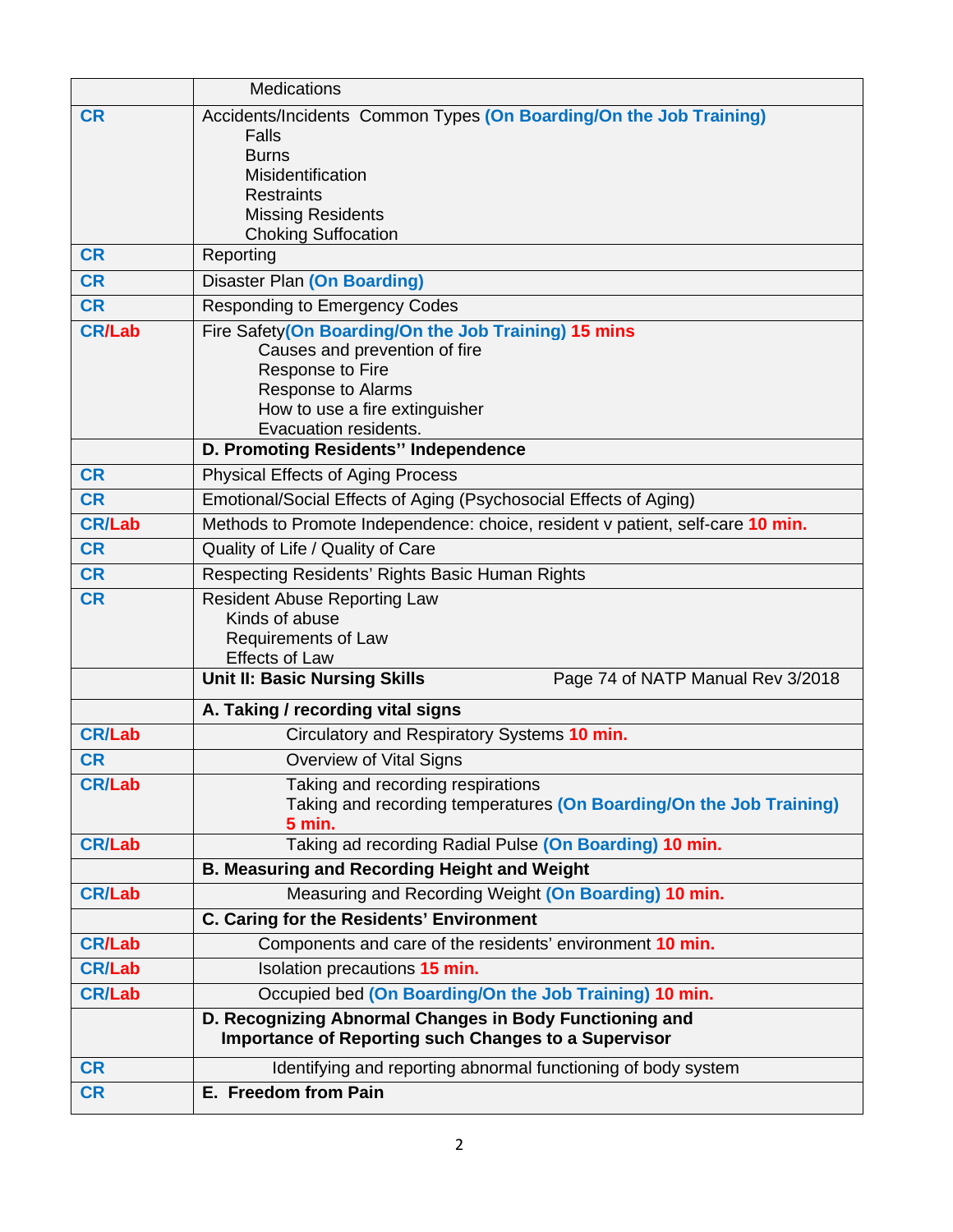| <b>CR</b>     | Pain Management                                                                                                                                          |  |  |  |  |  |
|---------------|----------------------------------------------------------------------------------------------------------------------------------------------------------|--|--|--|--|--|
| <b>CR</b>     | Recognizing and reporting pain (On Boarding/On the Job Training)                                                                                         |  |  |  |  |  |
|               | F. Caring for Resident when Death is Imminent                                                                                                            |  |  |  |  |  |
| <b>CR</b>     | Care of resident and significant others at time of death                                                                                                 |  |  |  |  |  |
| <b>CR</b>     | Providing postmortem care for residents (On Boarding/On the Job Training)                                                                                |  |  |  |  |  |
|               | Unit III: Personal Care Skills<br>Training Hours 8 Class 4 Lab 4                                                                                         |  |  |  |  |  |
|               | Page 91 NATP Manual Rev 3/2018                                                                                                                           |  |  |  |  |  |
|               | Overview for Personal Care                                                                                                                               |  |  |  |  |  |
|               | <b>Core Concepts and Indirect Care Skills</b>                                                                                                            |  |  |  |  |  |
| <b>CR/Lab</b> | Bathing - Overview<br><b>Complete Bed Bath</b><br><b>Partial Bed Bath</b><br>AM and PM Care<br>Shower<br>Tub/Whirlpool (On the Job Training) 10 min.     |  |  |  |  |  |
| <b>CR</b>     | Grooming<br>Hair care<br>Shampooing<br>Brushing/combing (On Boarding/On the Job Training)                                                                |  |  |  |  |  |
| <b>CR</b>     | Mouth care - Review<br>Conscious,<br>Partial conscious/unconscious resident<br><b>Dentures</b><br><b>Edentulous (On Boarding/On the Job Training)</b>    |  |  |  |  |  |
| <b>CR</b>     | Shaving (On Boarding/On the Job Training)                                                                                                                |  |  |  |  |  |
| <b>CR</b>     | Hand and Nail Care (On Boarding/On the Job Training)                                                                                                     |  |  |  |  |  |
| <b>CR</b>     | Foot care (On Boarding/On the Job Training)                                                                                                              |  |  |  |  |  |
| <b>CR/Lab</b> | Dressing / Undressing<br>Assisting resident and dependent dresser<br>Independent dresser/minimal assistance (On Boarding/On the Job<br>Training) 10 min. |  |  |  |  |  |
| <b>CR/Lab</b> | Adaptive equipment - glasses, hearing aids, artificial limbs 10 min.                                                                                     |  |  |  |  |  |
| <b>CR</b>     | Toileting - the Urinary System, Reproductive System,                                                                                                     |  |  |  |  |  |
| <b>CR/Lab</b> | Assisting with bedpan/urinal - use of bedside commode (On Boarding/On<br>the Job Training) 10 min.                                                       |  |  |  |  |  |
| <b>CR/Lab</b> | Incontinent Resident - bladder - bowel (On Boarding/On the Job Training)<br><b>10 min.</b>                                                               |  |  |  |  |  |
| <b>CR/Lab</b> | Urinary Catheter Care (cysto/indwelling/external) 10 min                                                                                                 |  |  |  |  |  |
| <b>CR/Lab</b> | Measuring / Reporting Intake and Output (On the Job Training) 5 min.                                                                                     |  |  |  |  |  |
| <b>CR/Lab</b> | Emptying urinary drainage bag (On the Job Training)10 min.                                                                                               |  |  |  |  |  |
| <b>CR/Lab</b> | Perineal Care – male and female residents 10 min.                                                                                                        |  |  |  |  |  |
| <b>CR/Lab</b> | Colostomy Care 10 min.                                                                                                                                   |  |  |  |  |  |
| <b>CR/Lab</b> | Collecting Specimens 10 min.                                                                                                                             |  |  |  |  |  |
| <b>CR</b>     | Digestive System                                                                                                                                         |  |  |  |  |  |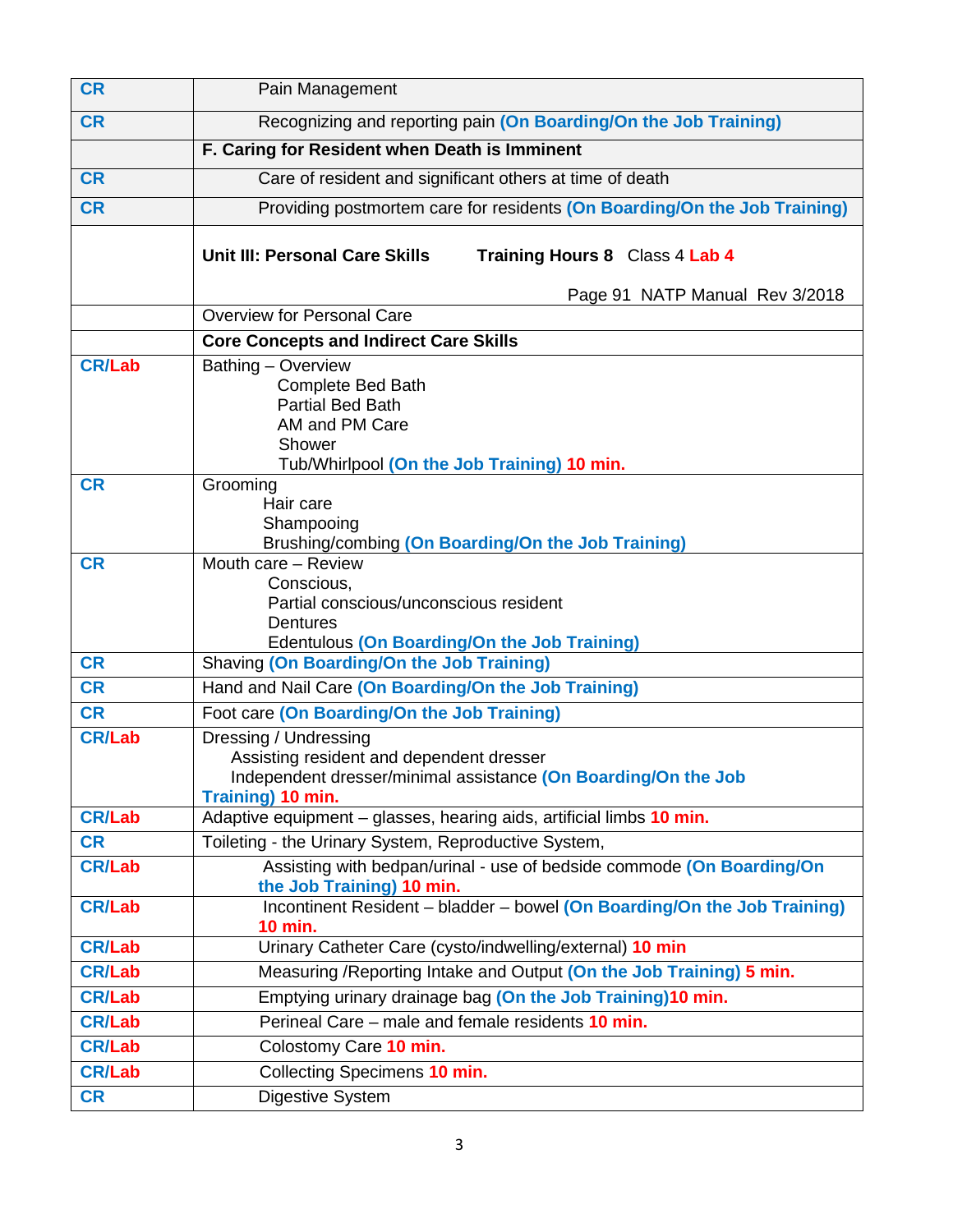|                                | <b>B. Assisting w/ Eating / Hydration</b>                                                                                          |
|--------------------------------|------------------------------------------------------------------------------------------------------------------------------------|
| <b>CR</b>                      | The Endocrine System - Diabetes (On Boarding/On the Job Training)                                                                  |
| <b>CR</b>                      | Nutrition and a Balanced Diet                                                                                                      |
| <b>CR</b>                      | <b>Fluid Balance</b>                                                                                                               |
| <b>CR/Lab</b>                  | Therapeutic Diets (On Boarding/On the Job Training) 10 min.                                                                        |
| <b>CR</b>                      | <b>Nutritional Supplements</b>                                                                                                     |
| <b>CR/Lab</b>                  | <b>Proper Feeding Techniques</b>                                                                                                   |
|                                | The Dining Experience                                                                                                              |
|                                | <b>Total Assistance with Feeding</b>                                                                                               |
|                                | <b>10 min.</b>                                                                                                                     |
| <b>CR/Lab</b>                  | Adaptive Devices for Feeding (On the Job Training) 10 min.                                                                         |
| <b>CR</b>                      | Assisting residents with Dysphagia                                                                                                 |
| <b>CR</b>                      | Assistance for Independent Eaters                                                                                                  |
| <b>CR</b>                      | Partial Assistance with Eating                                                                                                     |
| <b>CR</b>                      | Other Methods of Providing Food/Fluids                                                                                             |
| <b>CR</b>                      | <b>Skin care and Alterations in skin</b>                                                                                           |
| <b>CR</b>                      | The Integumentary system                                                                                                           |
| <b>CR</b>                      | <b>Healthy Skin</b>                                                                                                                |
| <b>CR</b>                      | Alterations in Skin Integrity                                                                                                      |
| <b>CR/Lab</b>                  | Protective Devices (On Boarding/On the Job Training) 10 min.                                                                       |
| <b>CR/Lab</b>                  | Back Rub (On Boarding/On the Job Training) 5 min.                                                                                  |
| <b>CR</b>                      | Transfers, positioning and turning                                                                                                 |
| <b>CR/Lab</b>                  | Transfers, Positioning and Turning (On the Job Training) 10 min.                                                                   |
| <b>CR</b>                      | The Musculoskeletal System abnormalities and age-related changes                                                                   |
| <b>CR</b>                      | <b>Residents with Fractures</b>                                                                                                    |
| <b>CR/Lab</b><br><b>CR/Lab</b> | Body Mechanics (On Boarding/On the Job Training) 10 min.<br>Positioning in Bed and Chair (On Boarding/On the Job Training) 10 min. |
| <b>CR/Lab</b>                  | Transfer with one Assist (On Boarding/On the Job Training) 10 min.                                                                 |
| <b>CR/Lab</b>                  | Transfer with two Assist (On Boarding/On the Job Training) 10 min.                                                                 |
| <b>CR/Lab</b>                  | Mechanical Lift - Chair to Bed AND Bed to Chair (On Boarding/On the Job                                                            |
|                                | Training) 10 min.                                                                                                                  |
| <b>CR/Lab</b><br><b>CR/Lab</b> | Transfer with a transfer belt (On Boarding/On the Job Training) 10 min.<br>Lift Sheets (On Boarding/On the Job Training) 10 min.   |
| <b>CR/Lab</b>                  | <b>Ambulation - Review</b>                                                                                                         |
|                                | <b>One Assist</b>                                                                                                                  |
|                                | <b>Assistive Devices including Transfer Belt</b>                                                                                   |
| <b>CR</b>                      | Safety Principles (On Boarding/On the Job Training) 10 min.                                                                        |
| <b>CR</b>                      | The Nervous System Overview                                                                                                        |
|                                | Seizure                                                                                                                            |
| <b>CR</b>                      | <b>CVA Stroke</b>                                                                                                                  |
|                                |                                                                                                                                    |
|                                |                                                                                                                                    |
|                                |                                                                                                                                    |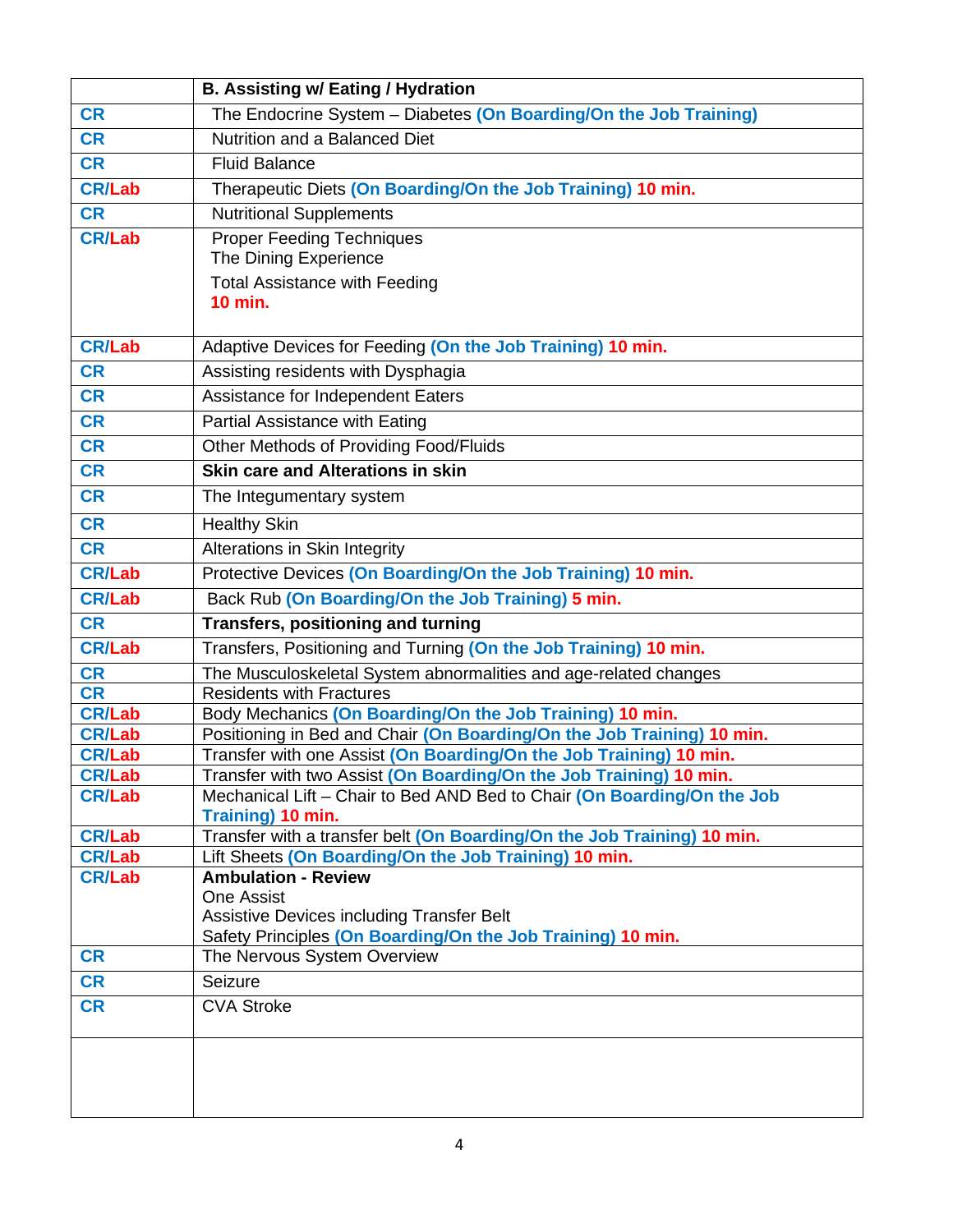|               | Unit IV & V Training Hours 8 Class 4 Lab 4, with review of Units II, III & IV                                                                                                                                                                                                                                                                  |
|---------------|------------------------------------------------------------------------------------------------------------------------------------------------------------------------------------------------------------------------------------------------------------------------------------------------------------------------------------------------|
|               | Unit IV Mental Health & Social Service Needs                                                                                                                                                                                                                                                                                                   |
|               | Page 160 of NATP Manual Rev 3/2018                                                                                                                                                                                                                                                                                                             |
| <b>CR</b>     | Developmental tasks in the aging process                                                                                                                                                                                                                                                                                                       |
| <b>CR</b>     | Changes in behavior, body, and concept of loss                                                                                                                                                                                                                                                                                                 |
| <b>CR/Lab</b> | How to respond to residents' behaviors<br><b>Human Behavior</b><br><b>Negative Behavior</b><br>Appropriate Interventions 60 min.                                                                                                                                                                                                               |
| <b>CR/Lab</b> | Modifying aide's behavior in response to resident's behavior<br>Therapeutic intervention<br>Verbally and/or physically aggressive behavior<br>Inappropriate and or self-destructive behavior 30 min.                                                                                                                                           |
| <b>CR</b>     | Allowing resident to make personal choices<br>Personal choice and sense of control<br><b>Cultural diversity</b><br><b>Resident dignity</b><br>Resident confidentiality (On Boarding/On the Job Training)                                                                                                                                       |
| <b>CR</b>     | Family as a source of emotional support<br>Who is family?<br>Family reaction to placement<br>Adjustment to placement<br>Family dynamics (On Boarding/On the Job Training)                                                                                                                                                                      |
|               | Unit V Care of Cognitively Impaired Residents                                                                                                                                                                                                                                                                                                  |
|               | Page 166 NATP Manual Rev 3/2018                                                                                                                                                                                                                                                                                                                |
| <b>CR/Lab</b> | Techniques for addressing needs /behaviors of resident's w/ dementia, etc.<br>Understanding cognitive impairment and dementia-causes & symptoms<br>Alzheimer's disease 30 min.                                                                                                                                                                 |
| <b>CR/Lab</b> | Communicating w/cognitively impaired residents<br>Verbal - non-verbal communication 30 min.                                                                                                                                                                                                                                                    |
| <b>CR/Lab</b> | Understanding behaviors of cognitively impaired residents<br>Identifying behaviors and causes, common behaviors- wandering,<br>agitation, depression, combativeness, sundowner syndrome,<br>confusion, sexual aggression<br><b>Causes of behaviors</b><br>Family and staff reactions ad behaviors (On Boarding/On the Job Training)<br>30 min. |
| <b>CR/Lab</b> | Appropriate response to behaviors of cognitively impaired residents<br><b>Behaviors Management Techniques</b><br>Accommodating and Redirecting Behaviors 30 min.                                                                                                                                                                               |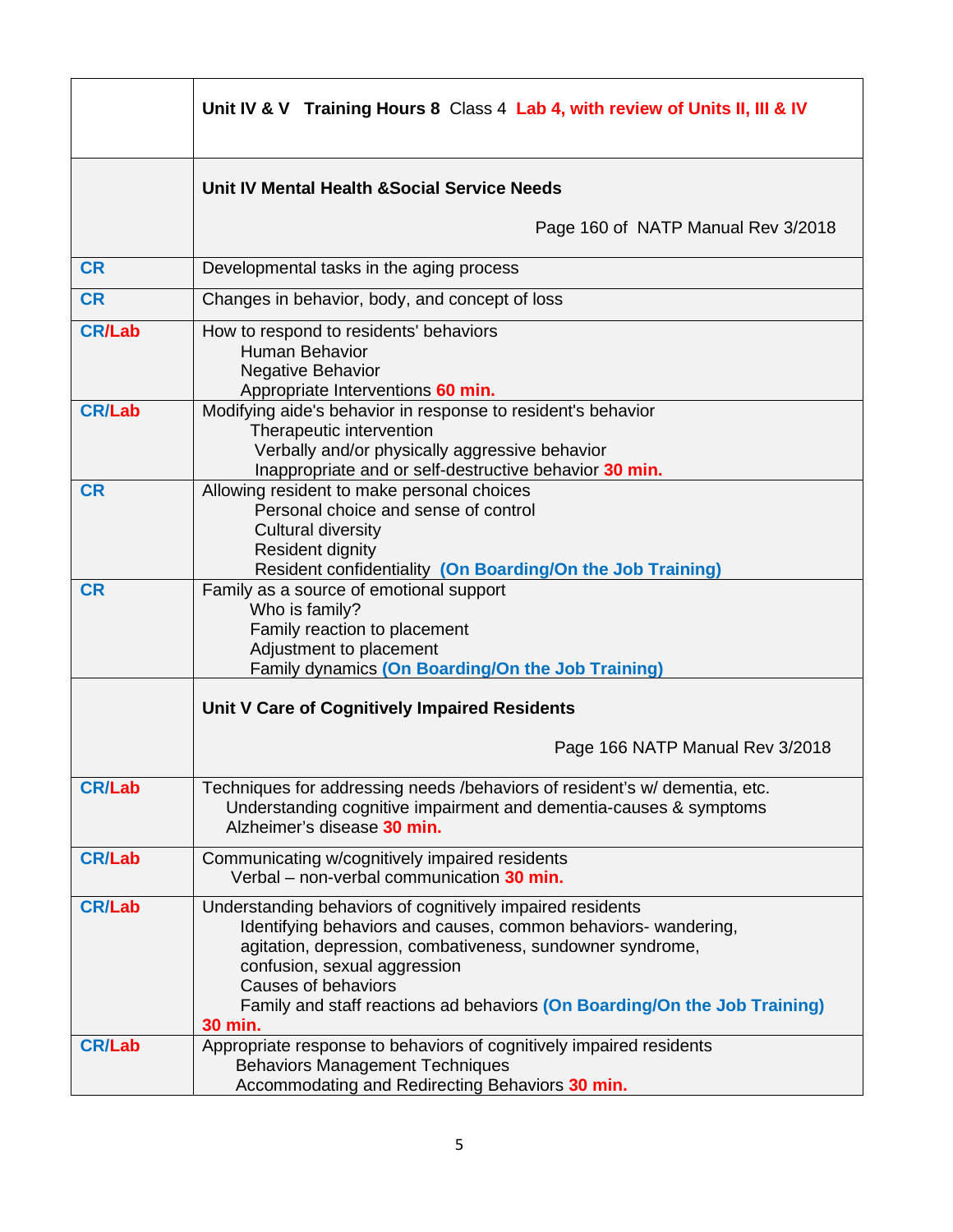|               | Methods of reducing the effects of cognitive impairments<br><b>Systematic Methods</b>                                                                               |
|---------------|---------------------------------------------------------------------------------------------------------------------------------------------------------------------|
|               | <b>Reality Orientation</b>                                                                                                                                          |
|               | <b>Reminiscence Therapy</b><br><b>Validation Therapy</b>                                                                                                            |
|               | <b>Environmental Methods</b>                                                                                                                                        |
|               | Interpersonal Methods (On Boarding/On the Job Training) 30 min.                                                                                                     |
|               | Unit VI Basic Restorative Services Training Hours 8 Class 4 Lab 4                                                                                                   |
|               | Page 176 of NATP Manual Rev 3/2018                                                                                                                                  |
| <b>CR</b>     | Intro to Restorative Care<br>Training resident in Self Care                                                                                                         |
| <b>CR</b>     | Understanding the Role of PT and OT (On Boarding/On the Job Training)                                                                                               |
| Lab           | Understanding the Role of assistive devices in transferring, ambulating, eating, and<br>dressing (On Boarding/On the Job Training) 60 min.                          |
| <b>CR/Lab</b> | Maintenance of range of motion                                                                                                                                      |
|               | <b>Upper Extremities</b><br>Lower Extremities 60 min.                                                                                                               |
| <b>CR/Lab</b> | Proper turning and positioning in bed and chairs                                                                                                                    |
|               | Repositioning in bed and chair (On Boarding/On the Job Training) 90 min.                                                                                            |
| <b>CR</b>     | Bowel and bladder training                                                                                                                                          |
| <b>CR/Lab</b> | Care and use of prosthetic/orthotic devices (On Boarding/On the Job Training)<br><b>30 mins.</b>                                                                    |
|               |                                                                                                                                                                     |
|               | <b>Unit VII Residents' Rights</b><br>Training Hours 8 Class 6 Lab 2 with<br>review of prior topics as needed                                                        |
|               |                                                                                                                                                                     |
| <b>CR</b>     | Page 189 NATP Manual Rev 3/2018<br>Dignity (On Boarding/On the Job Training)                                                                                        |
| <b>CR/Lab</b> | Providing privacy / confidentiality (On Boarding/On the Job Training) 30 min.                                                                                       |
| <b>CR</b>     | Prompting residents' rights                                                                                                                                         |
|               | Basic Rights – methods to promote- how they are violated<br>Importance of Religious Belief                                                                          |
|               | Human sexuality (On Boarding/On the Job Training) 30 min.                                                                                                           |
| <b>CR</b>     | Personal and medical information (On Boarding/On the Job Training)                                                                                                  |
| <b>CR</b>     | Assistance in resolving disputes/grievances                                                                                                                         |
| <b>CR</b>     | Assisting in getting to resident/family groups/activities<br>Choice                                                                                                 |
|               | Religious/spiritual/cultural                                                                                                                                        |
| <b>CR</b>     | Importance of Activities (On Boarding/On the Job Training)<br>Maintaining care and security of residents' personal possessions (On Boarding/On<br>the Job Training) |
| <b>CR</b>     | Promoting residents" rights to be free from abuse, mistreatment,                                                                                                    |
|               | neglect and the need to report any such treatment Privacy<br><b>Consenting Adults (On Boarding/On the Job Training)</b>                                             |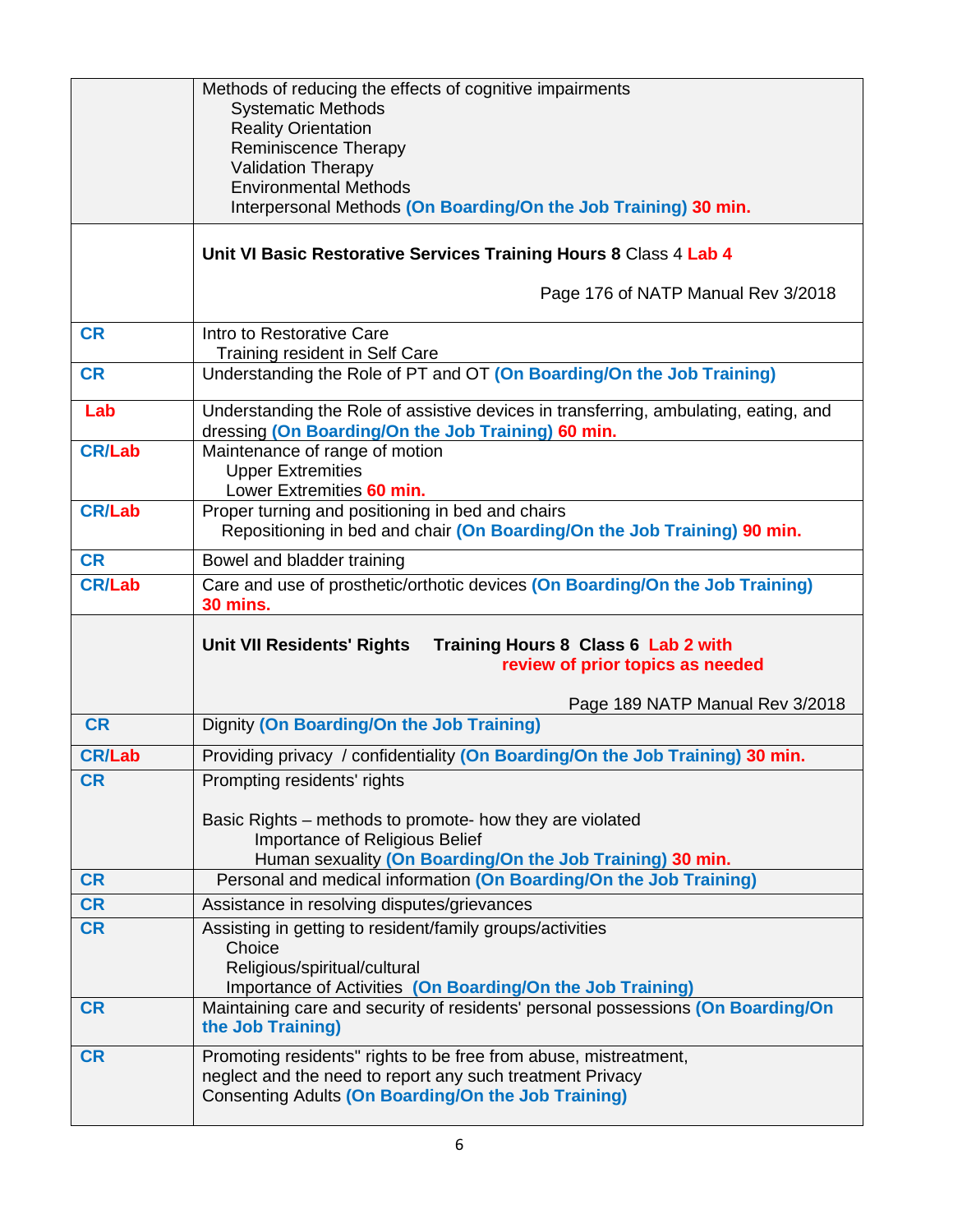| <b>CR/Lab</b> | Avoiding the need for restraints pursuant to professional standards  |
|---------------|----------------------------------------------------------------------|
|               | Restraint free environment                                           |
|               | Alternative to restraints (On Boarding/On the Job Training) 30 min.  |
| <b>CR</b>     | Giving Assistance in Resolving Grievance and Disputes                |
|               | <b>Problem Solving</b>                                               |
|               | <b>Facility Policy</b>                                               |
|               | <b>Resident Council</b>                                              |
|               | NYS Department of Health                                             |
|               | Ombudsman Program (On Boarding/On the Job Training)                  |
| <b>REVIEW</b> | Review of prior topics as needed 30 min.                             |
| Lab           |                                                                      |
|               |                                                                      |
|               |                                                                      |
|               |                                                                      |
|               | <b>Suggested Instructional References</b>                            |
|               | Hartman's Nursing Assistant Care 5th Edition;                        |
|               |                                                                      |
|               | https://hartmanonline.com/TheBasics5e/index.html,                    |
|               |                                                                      |
|               |                                                                      |
|               | ACHA How to be a Nurse Aide Assistant Student Workbook 7th Edition;  |
|               | https://www.ahcancal.org/Workforce-and-Career/Pages/Nurse-Assistant- |
|               | <b>Training.aspx</b>                                                 |
|               | Questions may be sent to NATP.DOH@health.ny.gov                      |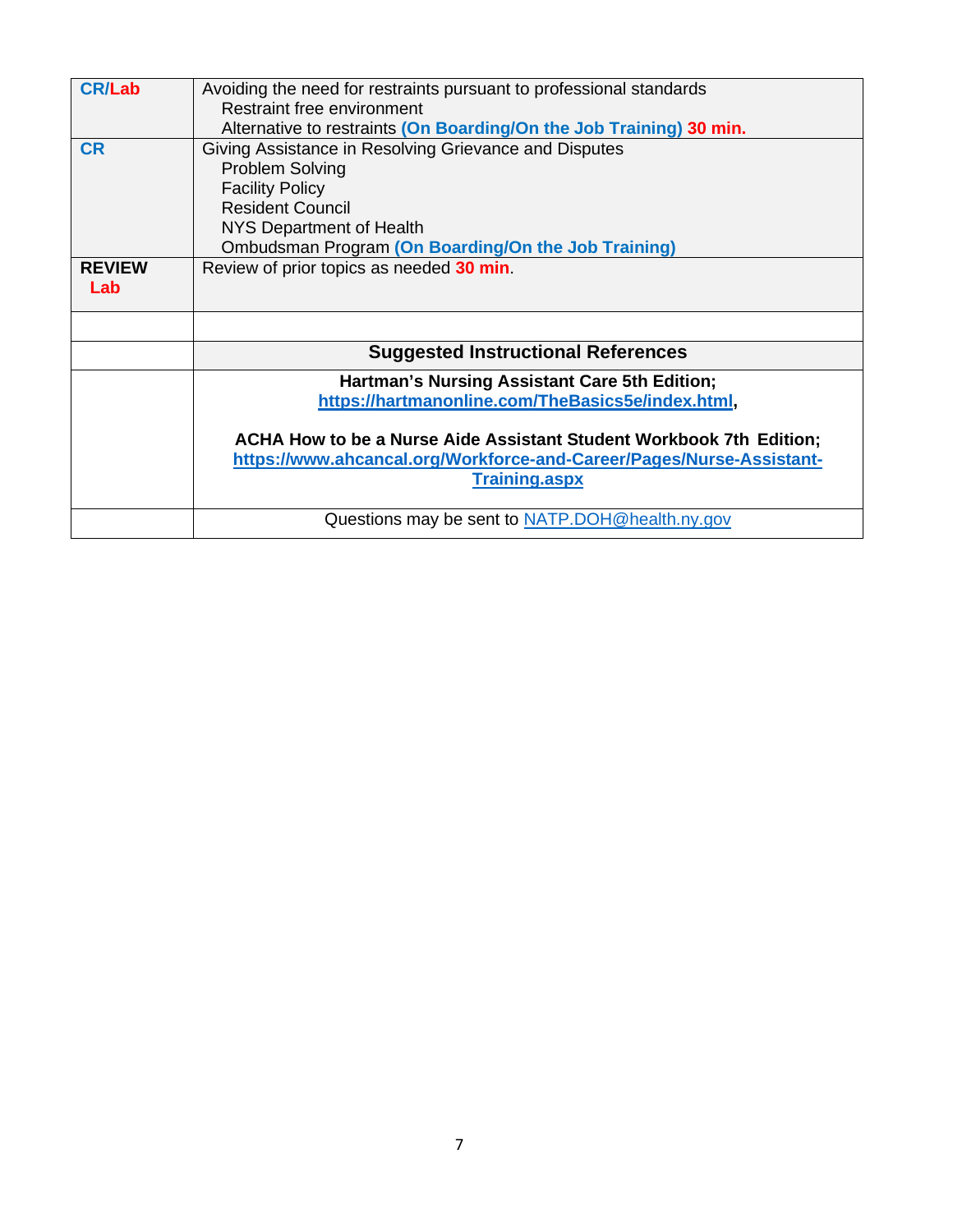# **TNA To CNA Training Program CLINICAL SKILLS PERFORMANCE EVALUATION CHECKLIST RECORD**

TNA TRAINEE: \_\_\_\_\_\_\_\_\_\_\_\_\_\_\_\_\_\_\_\_\_\_\_\_\_\_\_\_\_\_\_\_\_\_\_\_\_\_\_\_\_\_\_\_\_\_\_\_\_\_\_\_\_\_\_\_\_\_\_\_\_\_\_\_\_\_\_\_\_\_\_

FACILITY NAME: \_\_\_\_\_\_\_\_\_\_\_\_\_\_\_\_\_\_\_\_\_\_\_\_\_\_\_\_\_\_\_\_\_\_\_\_\_\_\_\_\_\_\_\_\_\_\_\_\_\_\_\_\_\_\_\_\_\_\_\_\_\_\_\_\_\_\_\_\_\_\_

TNA to CNA INSTRUCTOR: CLINICAL SUPERVISOR: \_\_\_\_\_\_\_\_\_\_\_\_\_\_\_\_\_\_\_\_

DATE OF TNA TRAINING: FROM  $\begin{array}{cccc} \hline \end{array}$  /  $\begin{array}{cccc} \hline \end{array}$  /  $\begin{array}{cccc} \hline \end{array}$ 

| <b>CLINICAL SKILL</b>                              | <b>DATE</b><br><b>INITIAL</b><br>DEMO.<br>BY<br>INSTR. | <b>INST</b><br><b>INITIALS</b> | <b>DATE</b><br><b>FINAL</b><br><b>SUCCESSFUL</b><br><b>RETURN</b><br><b>DEMO, BY</b><br><b>TRAINEE</b> | <b>PC/PI</b><br><b>INITIALS</b> | <b>COMMENTS</b> |
|----------------------------------------------------|--------------------------------------------------------|--------------------------------|--------------------------------------------------------------------------------------------------------|---------------------------------|-----------------|
| <b>UNIT I. INTRODUCTORY CURRICULUM</b>             |                                                        |                                |                                                                                                        |                                 |                 |
| 1. Hand washing                                    |                                                        |                                |                                                                                                        |                                 |                 |
| 2. Using an ABC fire extinguisher                  |                                                        |                                |                                                                                                        |                                 |                 |
| 3. Heimlich maneuver                               |                                                        |                                |                                                                                                        |                                 |                 |
| <b>UNIT II. BASIC NURSING SKILLS</b>               |                                                        |                                |                                                                                                        |                                 |                 |
| 4. Measure / Record Respiration                    |                                                        |                                |                                                                                                        |                                 |                 |
| 5. Measure / Record Oral Temp                      |                                                        |                                |                                                                                                        |                                 |                 |
| (Non-Digital Thermometer)                          |                                                        |                                |                                                                                                        |                                 |                 |
| 6. Measure / Record Rectal Temp                    |                                                        |                                |                                                                                                        |                                 |                 |
| (Non-Digital Thermometer)                          |                                                        |                                |                                                                                                        |                                 |                 |
| 7. Measure / Record Radial Pulse                   |                                                        |                                |                                                                                                        |                                 |                 |
| 8. Measure / Record Height                         |                                                        |                                |                                                                                                        |                                 |                 |
| 9. Measure / Record Weight                         |                                                        |                                |                                                                                                        |                                 |                 |
| (Balance Scale / Chair Scale)                      |                                                        |                                |                                                                                                        |                                 |                 |
| 10. Make unoccupied bed                            |                                                        |                                |                                                                                                        |                                 |                 |
| 11. Make occupied bed                              |                                                        |                                |                                                                                                        |                                 |                 |
| 12. Use of Personal Protective Equipment (PPE)     |                                                        |                                |                                                                                                        |                                 |                 |
| a. gloves                                          |                                                        |                                |                                                                                                        |                                 |                 |
| b. gown                                            |                                                        |                                |                                                                                                        |                                 |                 |
| c. mask                                            |                                                        |                                |                                                                                                        |                                 |                 |
| d. goggles                                         |                                                        |                                |                                                                                                        |                                 |                 |
| 12A .COVID-19 :                                    |                                                        |                                |                                                                                                        |                                 |                 |
| Core Principles of Infection Control & Prevention  |                                                        |                                |                                                                                                        |                                 |                 |
| 13. Follow isolation procedures in the disposal of |                                                        |                                |                                                                                                        |                                 |                 |
| soiled linen                                       |                                                        |                                |                                                                                                        |                                 |                 |
| 14. Provide post-mortem care                       |                                                        |                                |                                                                                                        |                                 |                 |
| <b>UNIT III. PERSONAL CARE SKILLS</b>              |                                                        |                                |                                                                                                        |                                 |                 |
| 15. Give complete bed bath                         |                                                        |                                |                                                                                                        |                                 |                 |
| 16. Give partial bed bath                          |                                                        |                                |                                                                                                        |                                 |                 |
| 17. Provide AM and PM care                         |                                                        |                                |                                                                                                        |                                 |                 |
| 18. Give shower                                    |                                                        |                                |                                                                                                        |                                 |                 |
| 19. Give tub bath / whirlpool bath                 |                                                        |                                |                                                                                                        |                                 |                 |
| 20. Provide hair care                              |                                                        |                                |                                                                                                        |                                 |                 |
| a. shampoo resident                                |                                                        |                                |                                                                                                        |                                 |                 |
| b. grooming, brushing, combing                     |                                                        |                                |                                                                                                        |                                 |                 |
| 21. Provide mouth care (natural teeth)             |                                                        |                                |                                                                                                        |                                 |                 |
| 22. Provide mouth care (no teeth)                  |                                                        |                                |                                                                                                        |                                 |                 |
| 23. Provide mouth care (unconscious)               |                                                        |                                |                                                                                                        |                                 |                 |
| 24. Provide denture care                           |                                                        |                                |                                                                                                        |                                 |                 |
| 25. Shave resident                                 |                                                        |                                |                                                                                                        |                                 |                 |
| 26. Provide hand and nail care                     |                                                        |                                |                                                                                                        |                                 |                 |
| 27. Provide foot care                              |                                                        |                                |                                                                                                        |                                 |                 |
| 28. Dress resident                                 |                                                        |                                |                                                                                                        |                                 |                 |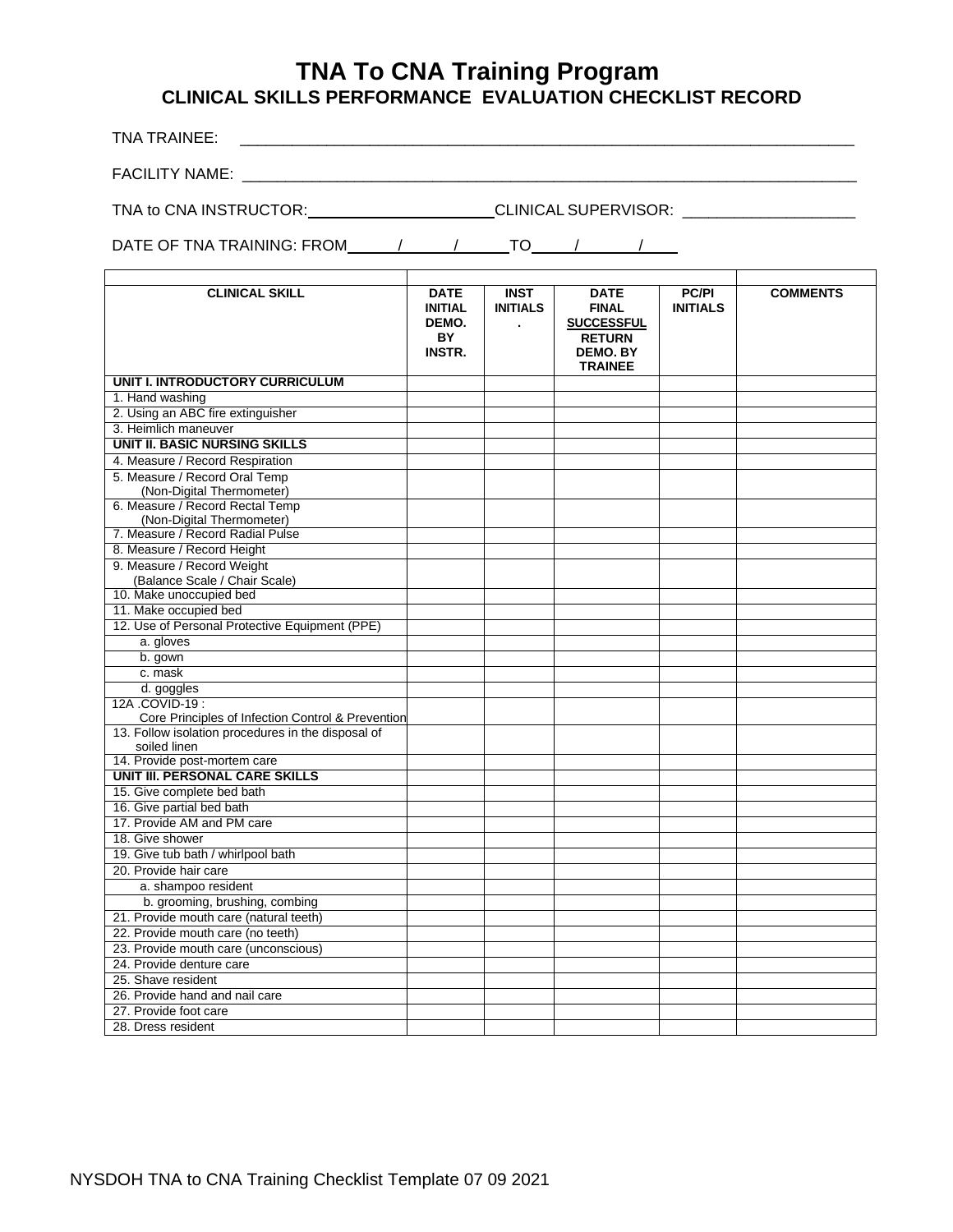| <b>CLINICAL SKILL</b>                                             | <b>DATE</b><br><b>INITIAL</b><br>DEMO.<br>BY<br><b>INSTR.</b> | <b>INST</b><br><b>INITIALS</b><br>$\blacksquare$ | <b>DATE</b><br><b>FINAL</b><br><b>SUCCESSFUL</b><br><b>RETURN</b><br><b>DEMO. BY</b><br><b>TRAINEE</b> | <b>PC/PI</b><br><b>INITIALS</b> | <b>COMMENTS</b> |
|-------------------------------------------------------------------|---------------------------------------------------------------|--------------------------------------------------|--------------------------------------------------------------------------------------------------------|---------------------------------|-----------------|
| a. care of eyeglasses                                             |                                                               |                                                  |                                                                                                        |                                 |                 |
| b. care of hearing aides                                          |                                                               |                                                  |                                                                                                        |                                 |                 |
| 29. Perineal care - female                                        |                                                               |                                                  |                                                                                                        |                                 |                 |
| 30. Perineal care - male                                          |                                                               |                                                  |                                                                                                        |                                 |                 |
| 31. Perineal care - incontinent resident                          |                                                               |                                                  |                                                                                                        |                                 |                 |
| 32. Assist with bedpan (offer / remove / clean)                   |                                                               |                                                  |                                                                                                        |                                 |                 |
| 33. Assist with urinal (offer / remove / clean)                   |                                                               |                                                  |                                                                                                        |                                 |                 |
| 34. Use bedside commode                                           |                                                               |                                                  |                                                                                                        |                                 |                 |
|                                                                   |                                                               |                                                  |                                                                                                        |                                 |                 |
| 35. Urinary catheter care                                         |                                                               |                                                  |                                                                                                        |                                 |                 |
| 36. Care of / emptying of urinary drainage bag                    |                                                               |                                                  |                                                                                                        |                                 |                 |
| 37. Measure / Record Food and Fluid Intake                        |                                                               |                                                  |                                                                                                        |                                 |                 |
| 38. Measure / Record Urinary Output                               |                                                               |                                                  |                                                                                                        |                                 |                 |
| 39. Provide ostomy care                                           |                                                               |                                                  |                                                                                                        |                                 |                 |
| 40. Collect urine specimen                                        |                                                               |                                                  |                                                                                                        |                                 |                 |
| 41. Collect stool specimen                                        |                                                               |                                                  |                                                                                                        |                                 |                 |
| 42. Feed resident                                                 |                                                               |                                                  |                                                                                                        |                                 |                 |
| a. set-up tray                                                    |                                                               |                                                  |                                                                                                        |                                 |                 |
| b. partial assistance                                             |                                                               |                                                  |                                                                                                        |                                 |                 |
| c. total assistance                                               |                                                               |                                                  |                                                                                                        |                                 |                 |
| d. adaptive devices                                               |                                                               |                                                  |                                                                                                        |                                 |                 |
| e. residents with dysphasia                                       |                                                               |                                                  |                                                                                                        |                                 |                 |
| f. alternative feeding methods                                    |                                                               |                                                  |                                                                                                        |                                 |                 |
| 43. Provide skin care                                             |                                                               |                                                  |                                                                                                        |                                 |                 |
| a. protective devices                                             |                                                               |                                                  |                                                                                                        |                                 |                 |
| b. give back rub                                                  |                                                               |                                                  |                                                                                                        |                                 |                 |
| 44. Position resident in chair                                    |                                                               |                                                  |                                                                                                        |                                 |                 |
| 45. Move resident up in bed                                       |                                                               |                                                  |                                                                                                        |                                 |                 |
| 46. Position resident on side in bed                              |                                                               |                                                  |                                                                                                        |                                 |                 |
| 47. Transfer resident                                             |                                                               |                                                  |                                                                                                        |                                 |                 |
| a. one assist                                                     |                                                               |                                                  |                                                                                                        |                                 |                 |
| b. two assist                                                     |                                                               |                                                  |                                                                                                        |                                 |                 |
| c. mechanical lift                                                |                                                               |                                                  |                                                                                                        |                                 |                 |
| d. transfer belt                                                  |                                                               |                                                  |                                                                                                        |                                 |                 |
| e. lift sheets                                                    |                                                               |                                                  |                                                                                                        |                                 |                 |
| UNIT IV: MENTAL HEALTH AND SOCIAL<br><b>SERVICE NEEDS</b>         |                                                               |                                                  |                                                                                                        |                                 |                 |
| 48. Response with abusive resident                                |                                                               |                                                  |                                                                                                        |                                 |                 |
| UNIT V: CARE OF CONGITIVELY IMPAIRED                              |                                                               |                                                  |                                                                                                        |                                 |                 |
| <b>RESIDENTS</b>                                                  |                                                               |                                                  |                                                                                                        |                                 |                 |
| 49. Communication skills                                          |                                                               |                                                  |                                                                                                        |                                 |                 |
| UNIT VI: BASIC RESTORATIVE SERVICES                               |                                                               |                                                  |                                                                                                        |                                 |                 |
| 50. Assist with ambulation using gait belt                        |                                                               |                                                  |                                                                                                        |                                 |                 |
| 51. Easing resident (about to fall) to floor during<br>ambulation |                                                               |                                                  |                                                                                                        |                                 |                 |
| 52. Ambulation assistive devices                                  |                                                               |                                                  |                                                                                                        |                                 |                 |
| 53. Ambulation adaptive equipment                                 |                                                               |                                                  |                                                                                                        |                                 |                 |
| 54. Feeding adaptive equipment                                    |                                                               |                                                  |                                                                                                        |                                 |                 |
| 55. Range of motion to upper extremities                          |                                                               |                                                  |                                                                                                        |                                 |                 |
| 56. Range of motion to lower extremities                          |                                                               |                                                  |                                                                                                        |                                 |                 |
| 57. Use of positioning devices in bed                             |                                                               |                                                  |                                                                                                        |                                 |                 |
| 58. Use of positioning devices in chair                           |                                                               |                                                  |                                                                                                        |                                 |                 |
| 59. Use of prosthetic / orthotic devices                          |                                                               |                                                  |                                                                                                        |                                 |                 |
| 60. Apply hand splint                                             |                                                               |                                                  |                                                                                                        |                                 |                 |
| <b>UNIT VII: RESIDENT'S RIGHTS</b>                                |                                                               |                                                  |                                                                                                        |                                 |                 |
| 61. Apply waist restraint                                         |                                                               |                                                  |                                                                                                        |                                 |                 |
|                                                                   |                                                               |                                                  |                                                                                                        |                                 |                 |
|                                                                   |                                                               |                                                  |                                                                                                        |                                 |                 |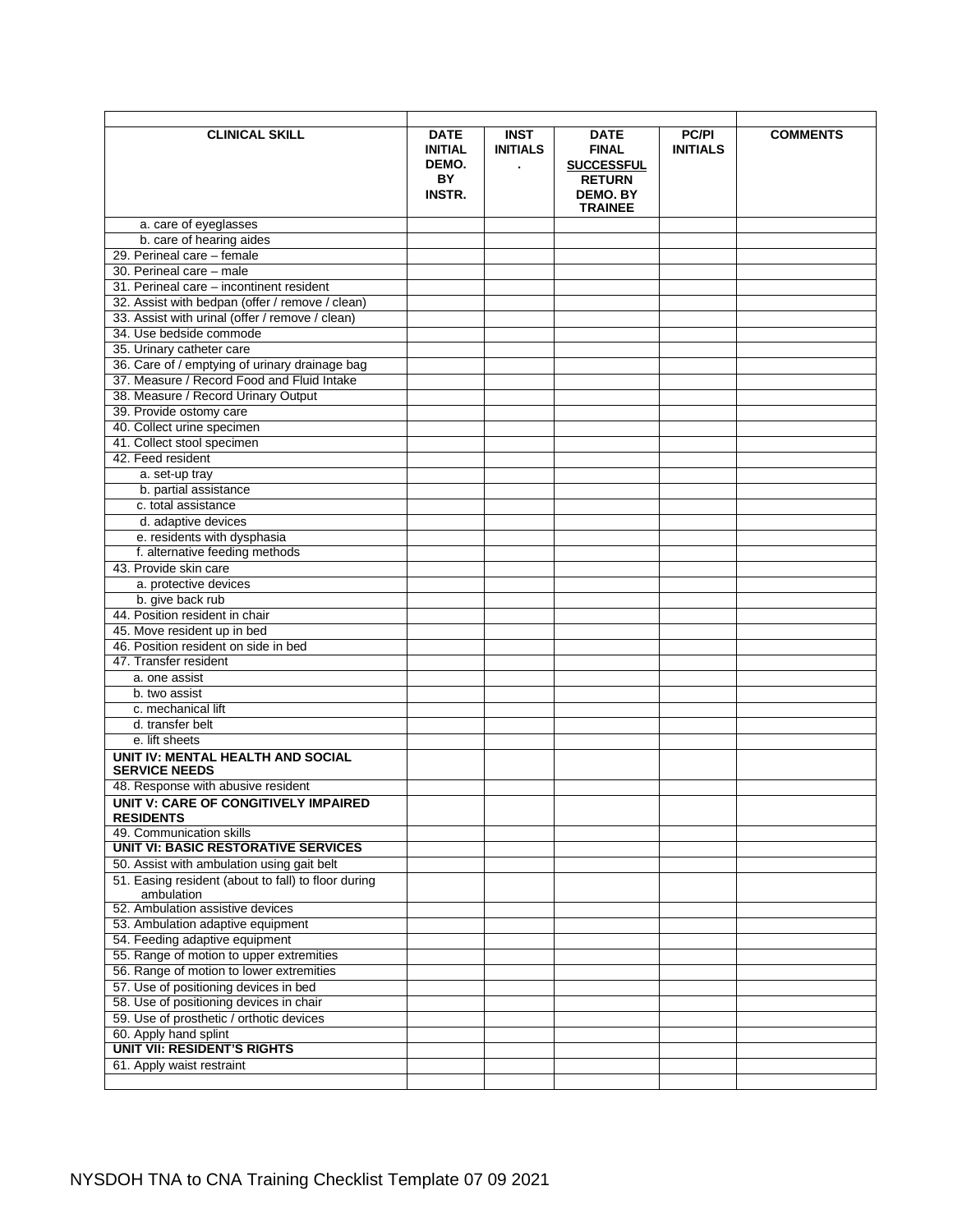| <b>KNOWLEDGE PERFORMANCE</b><br><b>EVALUTIONS</b>              | <b>DATE</b> | <b>PC/PI</b><br>INIT. | <b>PASS</b><br><b>OR</b><br><b>FAIL?</b> | If Failed,<br><b>DATE OF SUCCESSFUL</b><br><b>PERFORMANCE</b><br><b>EVALUATION FOR UNIT</b> | <b>PC/PI</b><br>INIT. |
|----------------------------------------------------------------|-------------|-----------------------|------------------------------------------|---------------------------------------------------------------------------------------------|-----------------------|
| UNIT I: INTRODUCTORY CURRICULUM                                |             |                       |                                          |                                                                                             |                       |
| UNIT II: BASIC NURSING SKILLS                                  |             |                       |                                          |                                                                                             |                       |
| UNIT III: PERSONAL CARE SKILLS                                 |             |                       |                                          |                                                                                             |                       |
| UNIT IV: MENTAL HEALTH AND<br>SOCIAL SERVICE NEEDS             |             |                       |                                          |                                                                                             |                       |
| UNIT V: CARE OF COGNITIVELY<br><b>IMPAIRED RESIDENTS</b>       |             |                       |                                          |                                                                                             |                       |
| UNIT VI: BASIC RESTORATIVE<br><b>SERVICES</b>                  |             |                       |                                          |                                                                                             |                       |
| UNIT VII: RESIDENT'S RIGHTS                                    |             |                       |                                          |                                                                                             |                       |
| DATE OF FINAL NATP PERFORMANCE<br><b>EVALUATION</b>            |             |                       |                                          |                                                                                             |                       |
| ADMINISTRATION DATE OF STATE<br><b>COMPETENCY EXAMINATIONS</b> |             |                       |                                          |                                                                                             |                       |

## NOTES/COMMENTS:

We hereby certify that the clinical skills performance record evaluation checklist depicted above is true and correct and that the named Nurse Aide Trainee has successfully completed all skills. A copy of this completed evaluation checklist has been provided to the Nurse Aide trainee.

#### **Signatures**

| Signature of Primary Instructor:              | Date: |
|-----------------------------------------------|-------|
|                                               |       |
| <b>Signature Facility Director of Nursing</b> | Date: |
|                                               |       |
| Signature of Nurse Aide Trainee:              | Date: |

### DATE(S) OF STATE NURSING HOME NURSE AIDE CERTIFICATION COMPETENCY EXAMINATION:

| DATE |  |  |
|------|--|--|
|      |  |  |
|      |  |  |
|      |  |  |
|      |  |  |